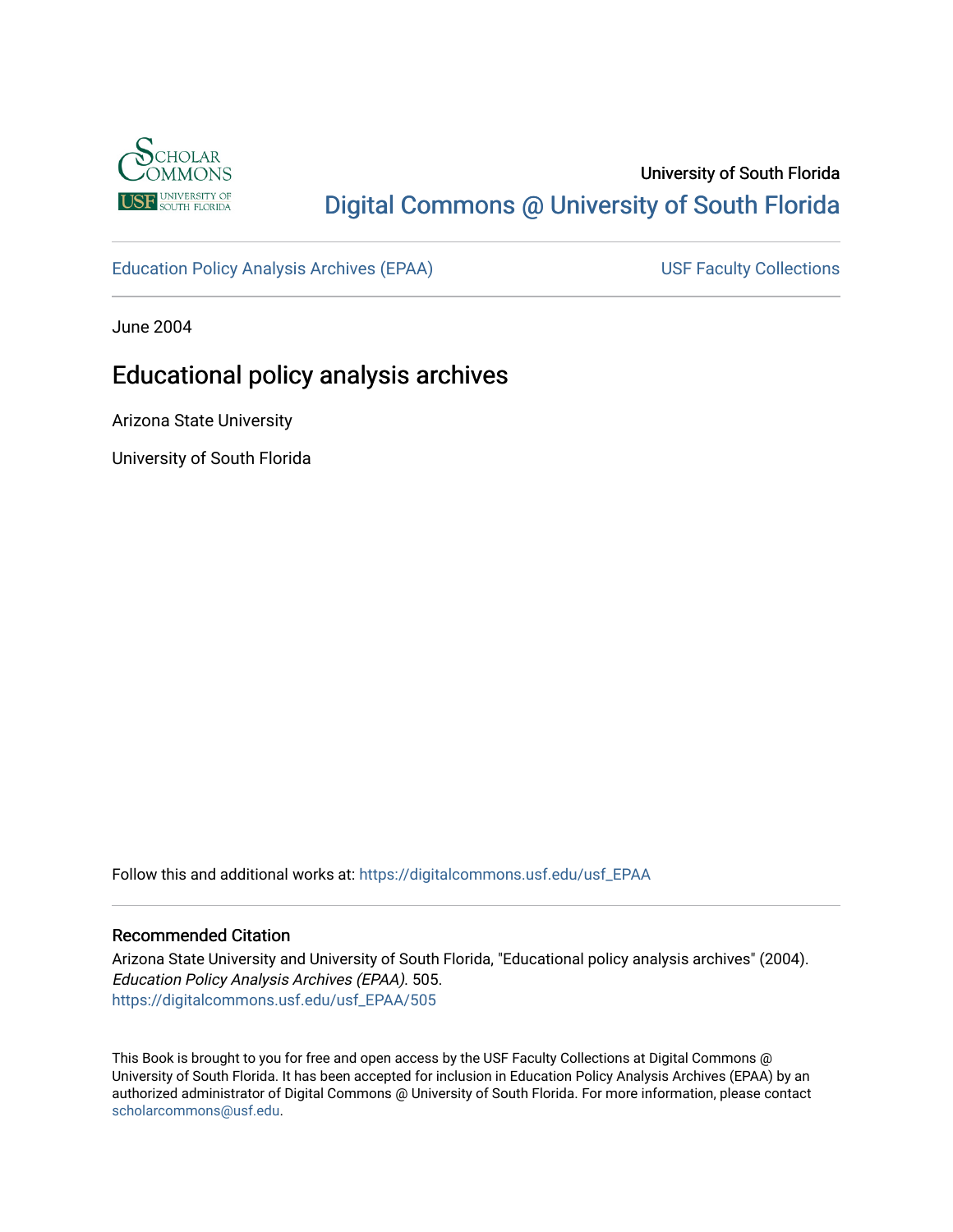# **EDUCATION POLICY ANALYSIS ARCHIVES**

A peer-reviewed scholarly journal Editor: Gene V Glass College of Education Arizona State University

Copyright is retained by the first or sole author, who grants right of first publication to the **EDUCATION POLICY ANALYSIS ARCHIVES**. **EPAA** is a project of the Education Policy Studies Laboratory.

Articles appearing in **EPAA** are abstracted in the Current Index to Journals in Education by the ERIC Clearinghouse on Assessment and Evaluation and are permanently archived in Resources in Education.

**Volume 12 Number 28 June 17, 2004 ISSN 1068-2341**

## **Gender-Segregated Education in Saudi Arabia: Its Impact on Social Norms and the Saudi Labor Market**

## **Roula Baki The George Washington University**

Citation: Baki, R., (2004, June 17). Gender-segregated education in Saudi Arabia: Its impact on social norms and the Saudi labor market. Education Policy Analysis Archives, 12(28). Retrieved [Date] from http://epaa.asu.edu/epaa/v12n28/.

#### **Abstract**

This article examines the Kingdom of Saudi Arabia's gender-segregated higher education system and how it is used to transmit the Kingdom's traditional societal expectations to the employment sector. With Saudi Arabia's current need for economic change, the education system is retarding instead of accelerating reform. A background consisting of Saudi Arabian history, governing laws, religious beliefs and women's roles is examined. I then discuss the education system's preservation goal by considering segregation, women's mobility, videoconferencing courses, and the roles of professors. I attempt to explain how the current education system fails to prepare its students for the global economy: by limiting women's access to the labor market, and by not preparing men for the realities of the global market and therefore creating the need for migrant workers. In conclusion, conserving culture is significant, but for economic change to occur, the extent of cultural conservatism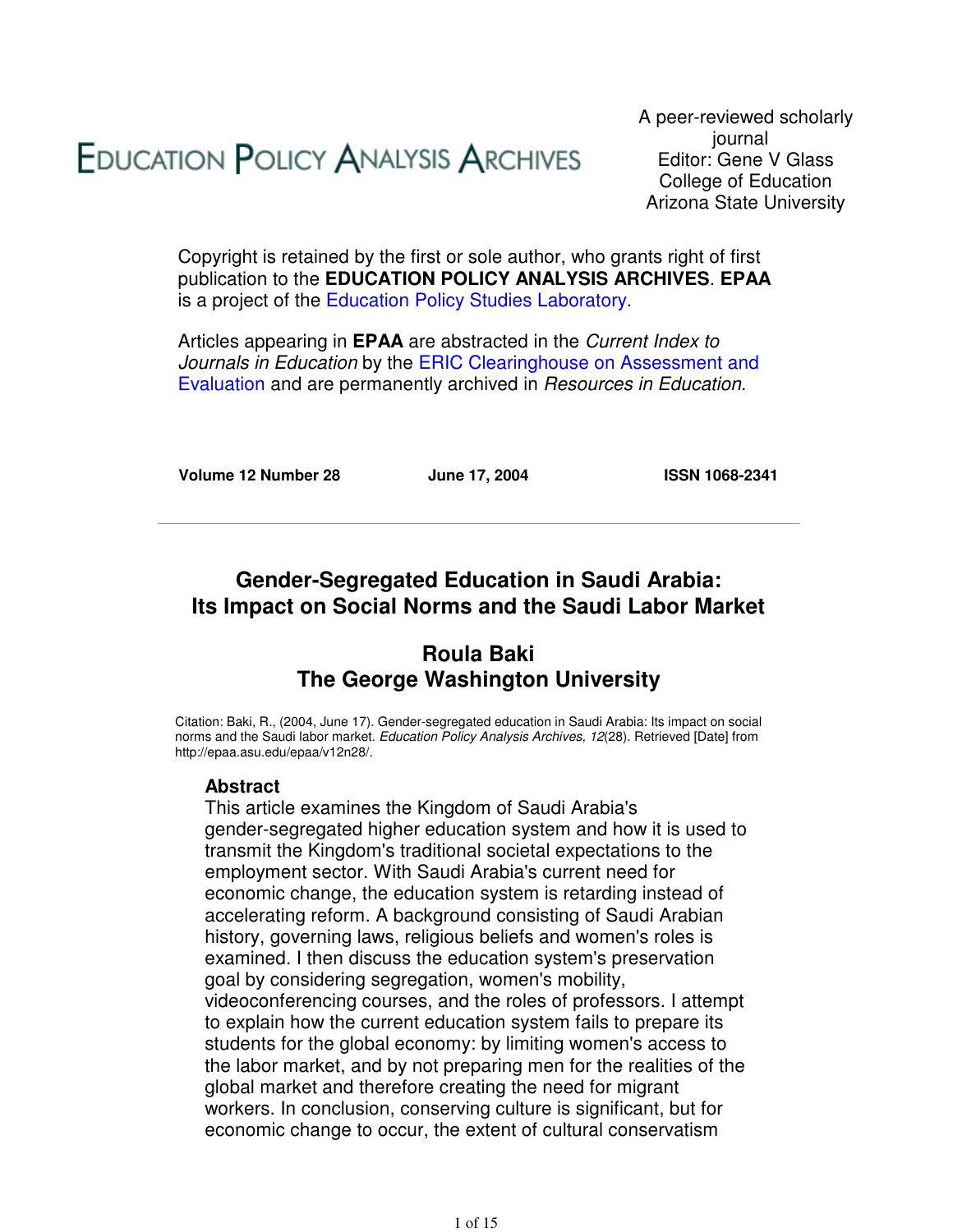The Kingdom of Saudi Arabia is a monarchy, headed by the Al Saud royal family, with a council of ministers. Saudi Arabia's strong roots in religious and tribal histories date back to the eighteenth century with the joining of the first Ibn Saud to Muhammad ben Abdel Wahab. Ibn Saud was the ruler of the town of Dariya in Najd (AlMunajjed, 1997). Muhammad ben Abdel Wahab was a religious fundamentalist reformer who changed the worship and social practices of Sunni Islam. He was viewed as a Mujaddid, a voice that is sent by God at the on-set of every century to remind Muslims to return to the true revelations of the Qur'an. Together, these two formed the religious movement called Wahabi (Cordesman, 2003)—also known as Salafi in the Arab world (Del Castillo, 2003)—which Saudi Arabia follows today. These two were unhappy with the decline of social virtues in the eighteenth century and wanted to bring back the 'Golden Age of Islam,' an age of happiness in its simplicity and strict orthodoxy. They both attained this goal and "the union of ideology and military force led to the birth of a state: Saudi Arabia," (AlMunajjed, 1997). In 1932, Abdel Aziz ben Saud consolidated the entire peninsula and proclaimed himself King of Saudi Arabia (Cordesman, 2003).

Saudi Arabia was economically weak, yet militarily and politically strong. It was not until 1938 that oil was discovered and led to a major economic boom in the 1970s. With this boom came the construction of houses, schools, and universities. Consequently, tribal authority was weakened since labor needs increased in the cities, and many people had to move away from their traditional areas in order to work. Moreover, the new economy created an inflow of foreign workers who came to help develop the country (AlMunajjed, 1997).

Presently, Saudi Arabia is one of the richest countries in the world and a major economic and political influence. Its status in the Islamic world is very strong and has also led to an increase in its participation in international relations. Being that it is the custodian of Meccah and Medinah, the two cities where Islam was born in the sixth century with the Prophet Muhammad and Islam's holy book, The Qur'an (AlMunajjed, 1997), Saudi Arabia is considered the keeper of the Islamic religion. With that title comes a great deal of responsibility including the preservation of the Muslim religion.

As a means of preservation, Saudi Arabia has adopted the *Qur'an* and the Prophet's Hadith (written record of Muhammad's declarations) as its Basic Law of Government. It is based on equality in accordance with the Islamic Shari'a, or Islamic law. The State's role is to protect Islam and implement its Shari'a. The State will order its "people to do right and shun evil; it fulfils the duty regarding God's call," (Jerichow, 1998). The State will protect human rights as accorded by the Shari'a.

The history of the development of the Shari'a claims that the Shari'a is man-made. It is based on the interpretation of the divine messages of the Prophet. The Shari'a was always supplemented by the thoughts and beliefs of Muslim men until it was finally decided that the Islamic laws were no longer negotiable by ordinary Muslim men, and the rules of the *Shari'a* were thought to be finally settled (Jerichow, 1998). There is constant contention in all Arab and foreign literature over the Islamic position on women. To understand this controversy, it is important to eschew all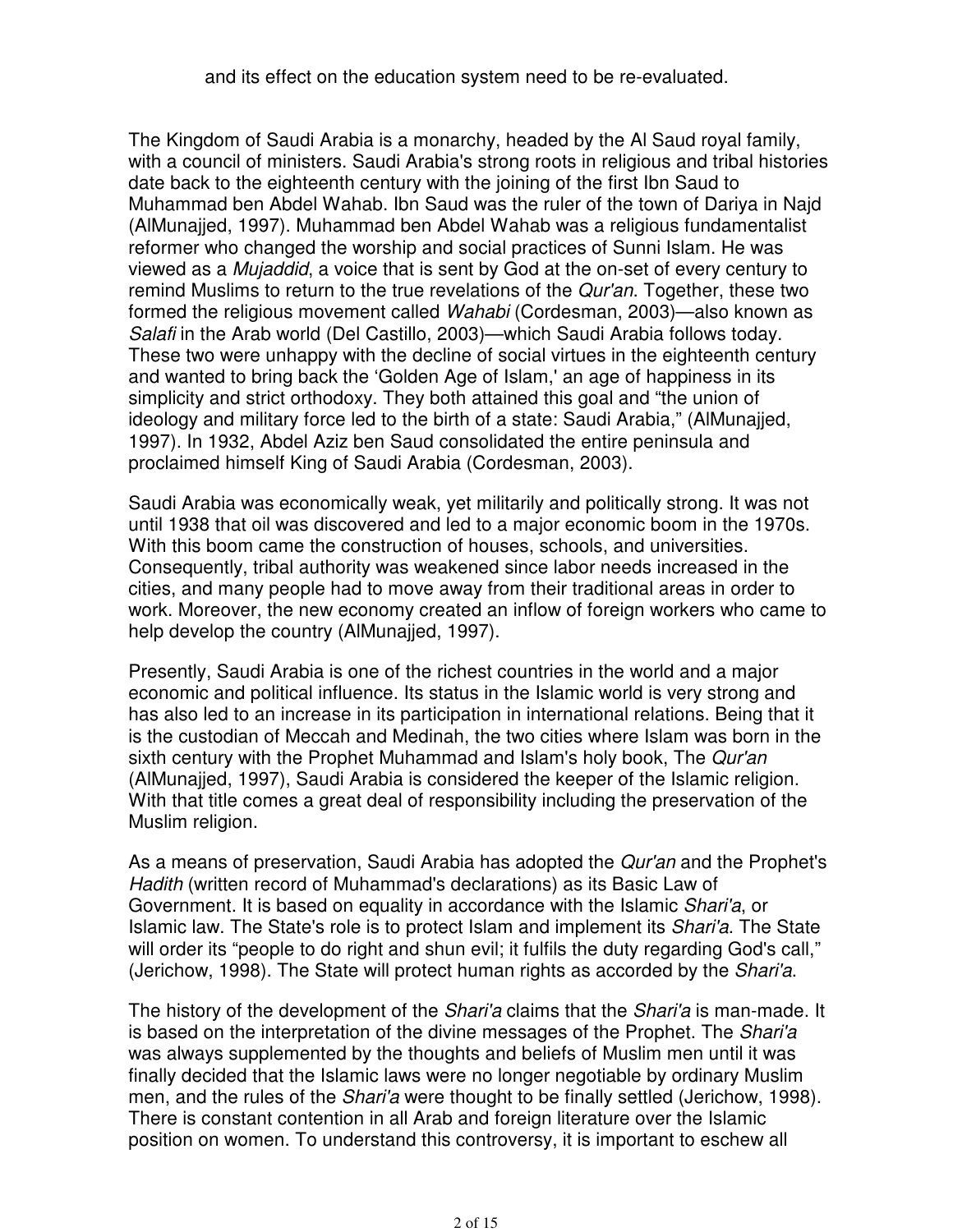generalizations about women in Islam, and to understand first, what is the actual teaching of Islam and second, what is the Wahabi interpretation of Islam.

Prior to the *Qur'an*, women "lived in subjugation and degradation," (AlMunajjed, 1997). The Qur'an gave women equal, but not identical, rights with men on personal, civil, social, and political levels. The Qur'an gave both genders duties to an equal degree. Women have the right to join in prayers in the mosque (religious temple) and to go on a pilgrimage to Meccah. Neither the *Qur'an* nor the Hadith prevented women from joining in public life. However, the Qur'an did warn that the mixing of the sexes could lead to "seduction and the 'evil consequences' that might follow," (AlMunajjed, 1997). The Prophet was a proponent of modest clothing, but did not specify veiling the face (Yamami, 1996)—in fact, the Prophet's wives did not veil their faces (AlMunajjed, 1997).

According to the Qur'an, Islam strongly believes in mandatory education for both men and women. A women needs to be educated in order to achieve perfection. Additionally, The Qur'an states that women have the right to work, and may work in commerce, industry, and agriculture as long as their work does not harm themselves, nor their family (AlMunajjed, 1997).

Wahabism, in its strict orthodoxy, interpreted the Qur'an's warning about the mixing of sexes by tightly restricting any type of interaction among unmarried and unrelated men and women (Del Castillo, 2003). The Arabs adopted the custom of veiling the face from past civilizations whose elite used to cover themselves as a sign of status and prestige (Afkhami, 1995).

In Wahabi Saudi Arabia, women, including foreigners, may not drive; and they may risk arrest for riding in a vehicle not driven by a chauffeur or a close male relative (Yamami, 1996). Women are not allowed to board public transportation in order to travel between different parts of the country or abroad without written permission from their closest male relative. Men can travel anywhere. Women are restricted in the use of public transportation when in the presence of men: they must enter the buses by a separate entrance in the back and occupy designated seating (Jerichow, 1998). The reason for such mobility restrictions on women is due to Saudi society's strong belief in family honor. The pride and honor of a woman's family is directly related to her chastity, known as *ird.* Arab "sensitivity to *ird* is so great that an entire way of life has been built around it. Saudi society is structured to keep a woman within strictly defined limits that make it difficult if not impossible for her to lose her sexual virtue." (Mackey, 2002) These restrictions strongly impact the education and employment of Saudis, especially women.

## **The Saudi Arabian Education System: Conserving Society and Culture**

In Saudi society and culture, a woman's primary role is that of nurturing mother and housewife (Sabbagh, 1996). Therefore, the marginalization of women's education helped Saudi culture until the 1950s when a group of young educated middle-class men appealed to the government to establish schools for girls. They were voicing their desire for educated wives who would benefit the family, the children, and the harmony of the marriage. A social problem was revealing itself; Saudi men were marrying educated foreign women, and Saudi girls were remaining single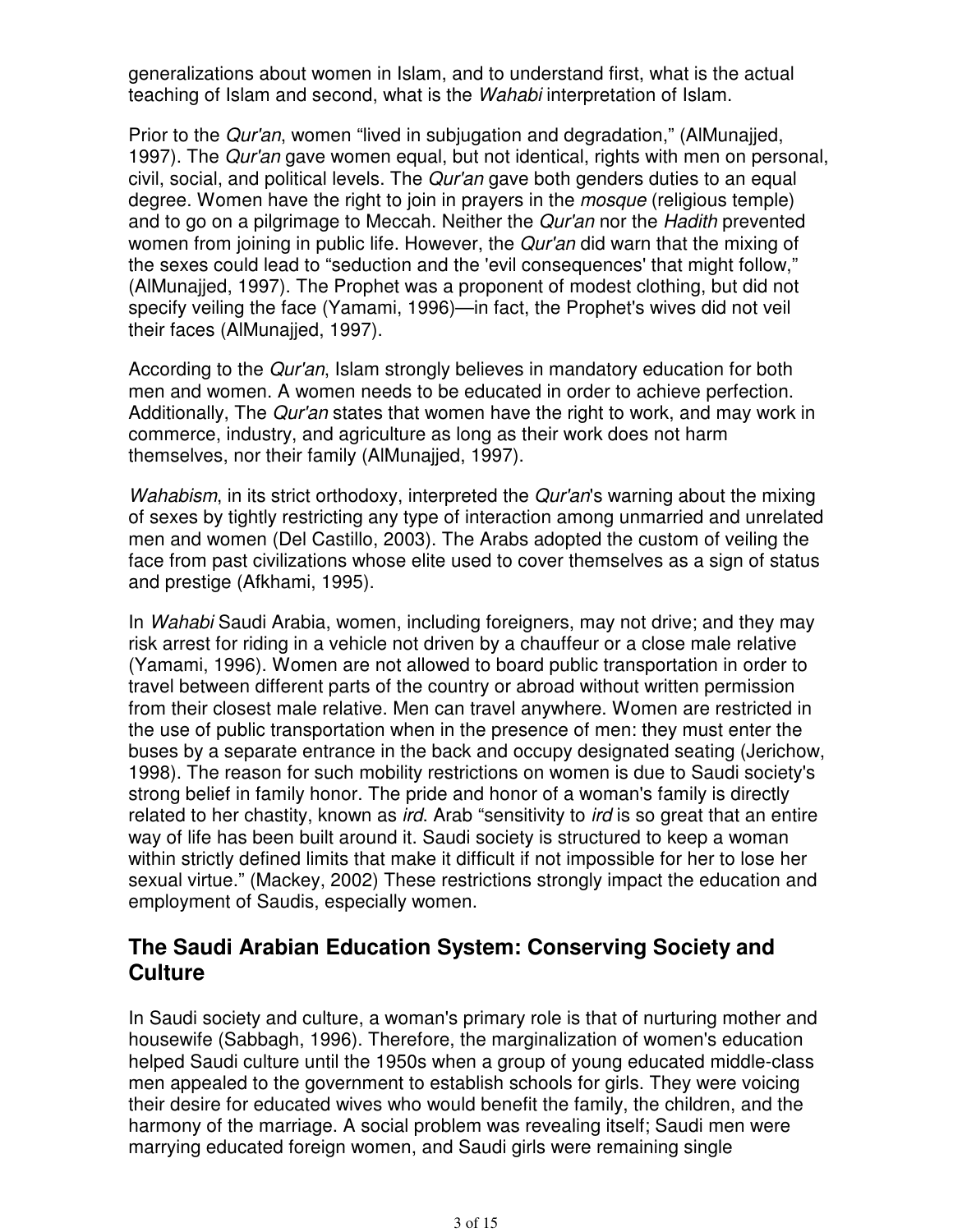(AlMunajjed, 1997). The first public schools for girls were not established before the early 1960s. Gradually, a separate girls' education system developed that now offers free schooling from primary school to the doctoral level (Sabbagh, 1996).

As of 1997, Saudi Arabia had seven universities with 68 colleges and another 61 women-only colleges (Jerichow, 1998). Based on the Saudi Arabian Information Resource website, in 1998, the King Khaled bin Abdul Aziz University was founded for a total of eight universities. It also has 56 specialized colleges for fields such as health, teacher training, and technology, and 70 technical centers for agriculture, commerce, and industry (Jerichow, 1998).

The number of males graduating annually from university rose from 795 in 1970 to 21,229 in 1999, while the number of female graduates rose from 13 to 21,721 – ending in a total that slightly exceeded the number of male graduates.

The number of Saudi women graduating from university has grown at an average rate 2.5 times that of male graduates during the last decade….(Cordesman, 2003)

Social and professional restrictions on women are enabling them to stay in school longer than men and to receive higher degrees (Cordesman, 2003). However, the education that they are receiving maintains societal expectations and imposes limitations on women.

As mentioned above, the *Shari'a* is embodied in Saudi education programs, and the goal of education is to instill in Saudi society a particular vision of the moral and religious life. One way in which education is being used to preserve Wahabi Saudi society and culture is through segregation of the sexes. The education system treats the sexes differently due to their different societal expectations. Males and females are directed into different courses by a differential tracking system. Males are taught about male activities; and females, about their nurturing roles as mothers and housewives. Even the curricula in universities differ for women and men based on the courses available to each to take (AlMunajjed, 1997). Although women are now receiving an education, that education is still dictated by Wahabi beliefs.

Another Wahabi belief, that was mentioned earlier, is that of mobility: women in Saudi Arabia do not have easy access to transportation. This can impair their education and is a second way in which education is being used as a societal control. While distance education was available at different times at three of the eight universities, as of 1991, only the King Abdulaziz University in Jeddah offers such a program. Therefore, in order to attend a university, a women needs to have a chauffeur or a readily available relative, to drive her to and from the campus. Some universities, such as King Saud University in Riyadh, offer limited on-campus residential accommodations for female students who do not live nearby (Rawaf and Simmons, 1991). However, very few Saudi women can utilize such accommodations given the fact that many families reject even the thought of their daughters living outside their home (Sabbagh, 1996), harkening back to the idea of family honor. The problem of mobility can completely restrict some women's access to education.

A third way that social and cultural conservatism is applied by the education system is through the use of videoconferencing. The use of this modern innovation to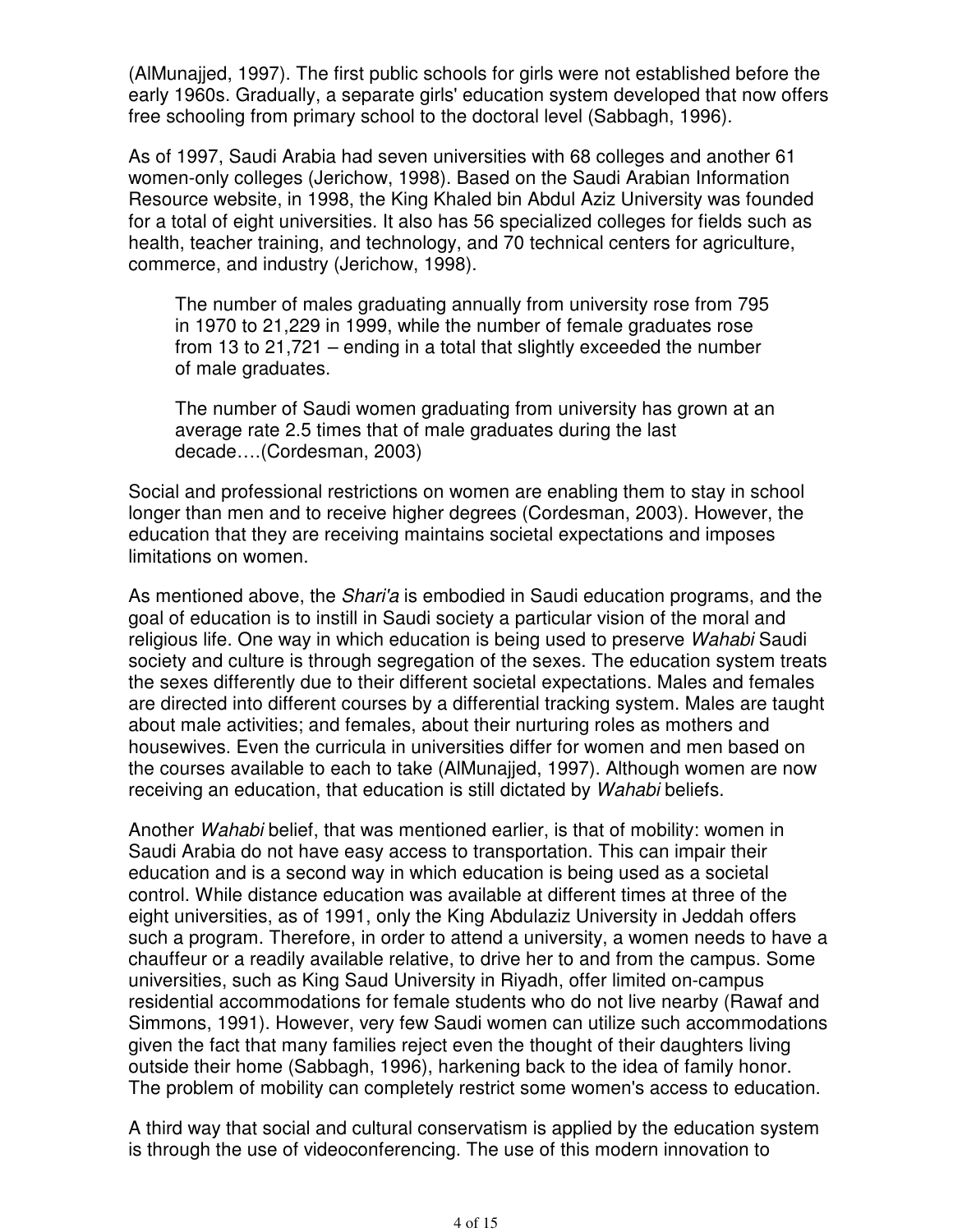"uphold ancient social practices," began due to a shortage of female professors (Mackey, 2002).

This phenomenon came into existence in the Saudi higher education system solely because it accommodates the reception by female students of televised lectures conducted by male instructors…[through the] live transmission of video and audio signals from specially equipped classes attended by male students to female classes. (Nakshabandi, 1993)

This videoconferencing method allows instruction without the teacher and the students ever meeting face-to-face (Mackey, 2002). Whenever direct contact with male professors is deemed absolutely necessary, such as in areas of medicine and business, it is reluctantly and warily permitted. Otherwise, the use of videoconferencing is strongly recommended (Nakshabandi, 1993).

Each one of these classrooms is attended by the male professor and his male students. A fixed remote-controlled video camera is provided as well as a receive-only telephone line. The professor clips the portable lavaliere onto his clothing; the microphone is "linked by cable to studio sound-input," (Nakshabandi, 1993). This setup allows him to be the only one to hear his female students and to only be able to contact them by being videotaped. The corresponding classroom in the girls' facilities is composed of several tables, each seating three to four girls. On each table there is a color television monitor and a one-way telephone line that may be used to contact the professor by lifting the receiver. This setup ensures that only the girls can see the professor and begin a conversation with him. The girls can hear each other's questions, but in the male classroom, only the professor can hear them. If he so chooses, he may relay the posed question to his male students. The girls' classrooms are usually supervised by a female teacher's aid who keeps attendance and order, and supervises tests (Nakshabandi, 1993).

Some of the criticisms of such a teaching method are that 1) communication is difficult because of classroom noise, 2) boredom kicks in due to a lack of participation, and 3) there is no group discussion possible (Rawaf, 1991). In Abdussalam Nakshabandi's (1993) paper, Videoconferencing; King Saud University (Saudi Arabia), an older study by Alsaadat and Afifi concluded that female students thought it difficult to read the blackboard and simultaneously watch the professor on the television screen; that professors felt that the majority of class-time was used to focus on the female students; that all the professors and the majority of male and female students felt that an extensive amount of time was wasted in repeating female students' questions to male students; and that simultaneous instruction affects comprehension negatively for males, but positively for females (Nakshabandi, 1993). This last conclusion comes as no surprise if female students monopolize most of class time. This third way of conserving Wahabi society does however have a positive effect on the education of women; it promotes it, as opposed to the first two ways mentioned (segregation and lack of mobility) which retard it.

A fourth and final way that education maintains the Wahabi status quo is through the roles imposed on male and female professors. In an interview with Dr. Mariam Al-Jawini, the Deputy Principal of the Girls School at The Islamic Saudi Academy in Alexandria, Virginia, she divulged, although her experience is some 25 years old at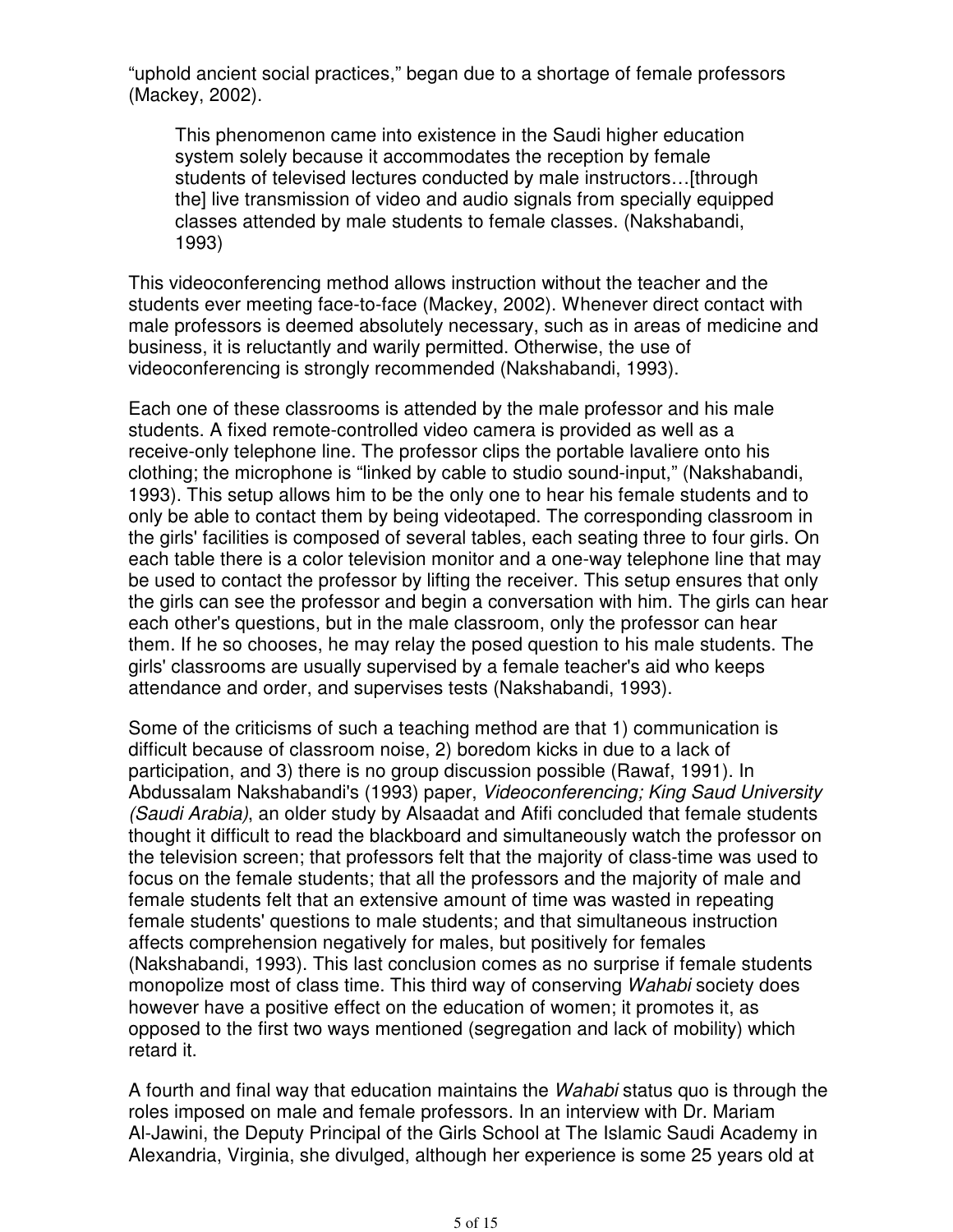this point, that the role of the female professor was not taken as seriously as the role of the male professor. For example, grading. After grading her students' exams, the female professor had to submit them for review by a male professor. This is similar to the situation in which the testimony of a woman in court is worth half the man's testimony (Joseph, 2000). Where men are the bread winners and women the nurturers, Dr. Al-Jawini also claims that the university system is tougher on males than females: for the same results on a test, a male student will get a lower grade than the female student.

The role of the teacher echoes Saudi society's conservative nature. When teaching, professors have to watch what they are saying to both male and female students. They cannot always say what they want to say; they have to say what should be said. An example is a male anthropology professor's class discussion with his male students on Darwin's theory of evolution and the missing link, " 'I had to explain what Darwin thought but at the same time say, 'as Muslims we don't agree with that, but I have to teach you about Darwin so you're aware of what he said,' " (Del Castillo, 2003). Saudi society is not only preserved through education by promoting segregation and enforcing the restrictions on women's mobility, but also through the professor's role as an educator.

## **The Saudi Arabian Education System: Its Failure to Prepare Saudis for the Global Economy**

Although women constitute 58 percent of all university graduates in Saudi Arabia, their educational background still does not guarantee them a job after graduation. The Saudi education system limits women's access to labor markets and participation in the global economy. The education system does so in two ways. The first way is by restricting women's entry into certain fields of study. Women are excluded from studying engineering, journalism, pharmacy, and architecture. Such fields are reserved for the men (Cordesman, 2003), as are the better research and laboratory facilities. Women appear to be studying dentistry, education, medicine, nursing, and public administration among a few other professions. "In some fields of study, such as natural and social sciences, the number of female university graduates exceeds the number of male graduates. In these areas women now represent a major and underutilized human resource," (AlMunajjed, 1997). According to available data, women are being trained by and large for teaching and clerical jobs and this is "limiting their access to the labor market," (Cordesman, 2003). The rationale for this tracking appears to be that

…these occupations are an extension of women's domestic roles, and utilize the stereotypical women's qualities of caring, nurturing, and service to others. They are also deemed culturally and religiously appropriate because they help maintain gender-segregation through women's work with other women in segregated work environments. (Sabbagh, 1996)

This leads to the second way in which education limits women's accessibility to the job market: by restricting their access to certain jobs. The increasing minority of females aspiring to a career in a nontraditional field will most likely be subjected to discrimination and will probably end up working in education or healthcare (Budhwar and Yaw, 2001), or in business, retail sales, or the media which offer fewer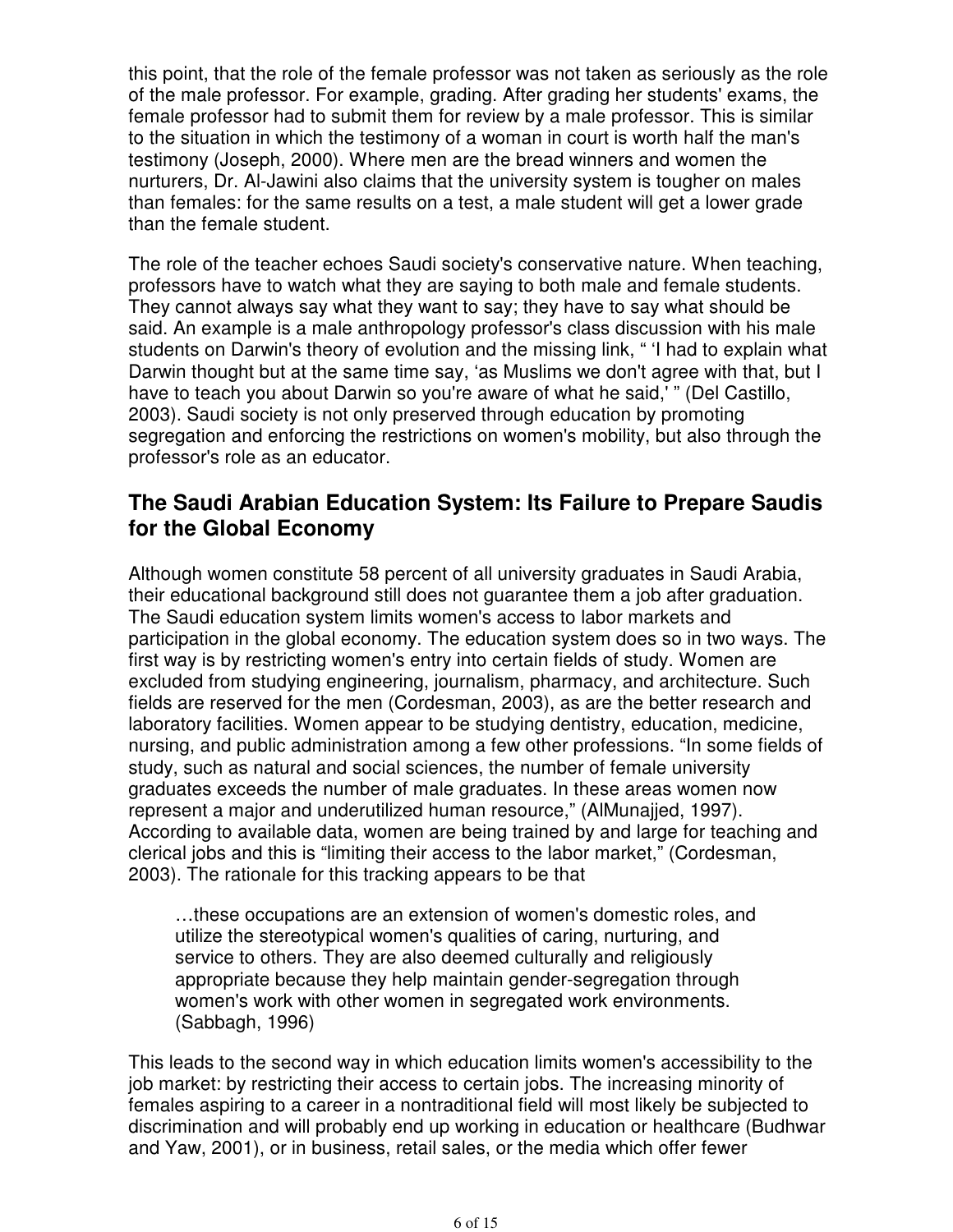opportunities (Jerichow, 1998). Their other option would be to become active in women's charitable societies (Afkhami, 1995).

There is a productivity crisis in the Saudi labor force due to the status of female employment in the country and the lack of rapid changes that "are needed to take advantage of the comparatively high educational standards of young Saudi women," (Cordesman, 2003). By limiting women's access to the labor market through restrictions on certain areas of study and on access to certain jobs, education is not preparing Saudi women for the global economy and is once again only helping to preserve the socially accepted status quo.

Not only is education not preparing women, it is also not preparing men for the realities of the global labor market. Until recently, most young affluent Saudis believed that they did not have to work, and if they did, that they need not apply themselves because they did not need to climb the corporate ladder. They would go straight "from school to an executive suite," (Viviano, 2003). Economists are now saying that the educational system is failing to meet the demands of modern industry. "The companies who come to us are looking for skilled workers, business grads, engineers, and technicians," said Nasser Salih al-Homoud, director of an unemployment office in Buraydah, and "few Saudis qualify," (Viviano, 2003). The problem is that these young Saudis took their bachelor's degree in Islamic philosophy (Viviano, 2003) or in whatever minimal degree is needed for a public sector career. The reality is that the education system is not preparing Saudi men for the occupational needs of their kingdom's economy, specifically for the private sector. The Islamic Philosophy degree has become a useless field and a joke. Such lack of appropriate occupational education has created the need for migrant workers in Saudi Arabia.

Saudi Arabia estimates the number of guest workers at 7 million in a population of 16 million (Pressure in Saudi Arabia, 2000). These foreign workers have filled positions in the oil and banking sectors (Jerichow, 1998) and occupy roles as corporate managers, engineers, physicians, and scientists. They are provided extravagant salaries with great benefits (Viviano, 2003). Some foreign laborers also work in jobs that are not desirable to young Saudis due to their lack of social value (Cordesman, 2003).

Saudi Arabia is looking for economic change. The government is working on developing a Saudi workforce by encouraging Saudi nationals to participate in all sectors of the economy. Saudi nationals replacing foreign workers is also known as Saudization. Saudization is said to require a higher level of participation by both genders (AlMunajjed, 1997). The government has made certain occupations only available to Saudi citizens, has increased some work visa fees, and has set minimum wages on some jobs in order to increase the employer's cost when using foreign labor (Jerichow, 1998). In order to achieve the substantial change that the country is looking for, the Kingdom needs to re-evaluate its education system. Its contribution to the Saudization process must assessed, specifically in training and educating Saudis in fields necessary to achieve maximum workforce capabilities and in promoting the expansion of the private sector, which has the potential to create many local jobs but lacks skilled Saudi workers (Looney, 2004).

The responsibility of higher education should be to replace these foreign laborers with qualified Saudi men and women. (Pressure in Saudi Arabia, 2000) The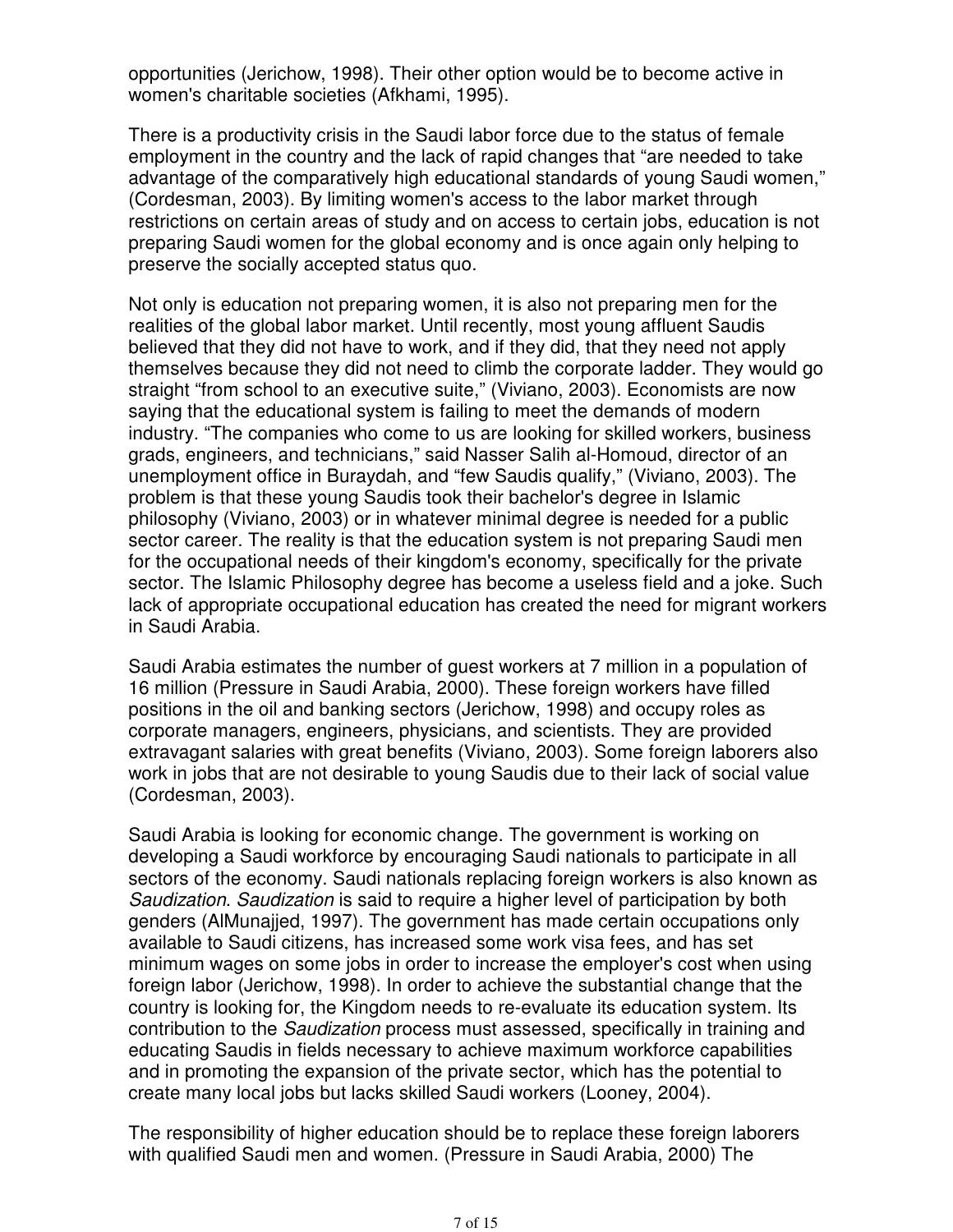International Labor Organization and the World Bank published studies in the late 1990s suggesting that the Saudi education system was deteriorating and failing to properly prepare males and females for future jobs. Between 1995 and 1999, out of 114,000 graduates, only 10,000 graduated with engineering degrees as opposed to 48,000 with social science and literature degrees (Cordesman, 2003). "There's a need to minimize the skill mismatches between what the education and training systems are producing and the needs of employers in the private sector," (Al Ajaji, 1995). Men and women need to access jobs that are competitive in the market, that utilize the education and training of the new Saudi generation, and that deliver valuable profits. "Saudization that menializes the native Saudi workforce is the last thing the kingdom needs." (Cordesman, 2003) The Saudi American Bank has estimated unemployment to be about 15 to 20 percent for males between the ages of 20 and 29. If women were to be included, this average would increase significantly. More than 100,000 Saudi males enter the workforce annually, but the private sector is only producing enough employment for one out of three job seekers. The Economist in 2000 estimated that the Saudi economy should grow by six percent annually to create enough jobs for the young male Saudis entering the labor market. In reality, the Saudi economy has been growing by an average rate of two to zero percent (Budhwar and Yaw, 2001). According to the World Bank, the per capita GDP growth of Saudi Arabia could have been .7 percent higher had there been fewer barriers to the employment of women (Islam, 2003).

The education system must focus on the needs of the private sector, since this is where new jobs will be created. Presently, the education system is producing too many graduates that are only qualified to work in the public sector. By changing the focus of education to fit the needs of the private sector, there will be an increase in research and development and an increase in private sector opportunities that will require a decreased use of foreign labor and an increased use of Saudis, men and women (Looney, 2004).

As Saudi Arabia expands its economy and its private sector, more opportunities are likely to arise for women due to the Kingdom loosening its employment policies. This liberalization will occur once *Saudization* takes its toll on quest workers and frees up more jobs for Saudis, and when private sector opportunities increase. Some might say that gender roles will remain constant since Saudi Arabia is intent on preserving its traditional values (Jerichow, 1998), but others see the roles changing slowly: in 1990, 47 percent of university graduates in medicine were women (Joseph, 2000).

The patient, … a man … The doctor, a female physician who makes house calls. The scene reflects how gender roles are slowly changing in the medical profession – women not only work elbow-to-elbow with men, but treat them too. Yet other norms haven't changed at all. (Kingdom on Edge, 2002)

## **Conclusion**

Education by itself does not increase jobs and cannot always predict the needs of the economy. Adding the cultural and social barriers that exist in Saudi Arabia to the mix, it is difficult to predict where Saudi Arabia is heading. Will Saudization succeed and make available many job opportunities for young male and female Saudis? Will education focus more on the needs of the economy as opposed to the acceptable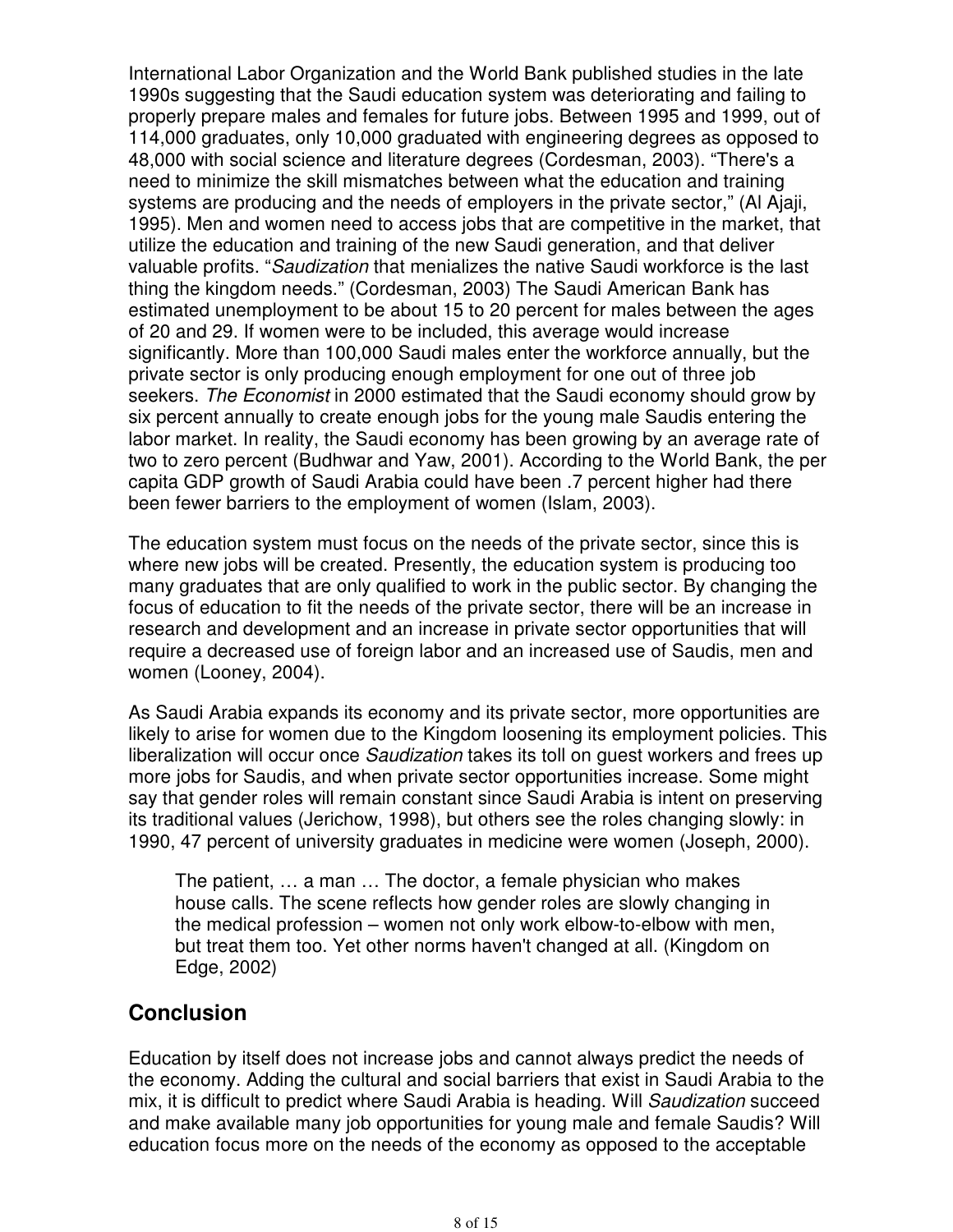norms of Saudi society? Will the government relax its social restrictions on women to accommodate its economic needs? The Saudi government is looking for economic change. In order for such a change to occur, the education system needs to be re-evaluated. Preserving society and culture is important, but the extent of preservation needs to be revisited in order for education to prepare both men and women for life in the global economy.

Female participation in the labor market is still very low. The Saudi government has been creating new jobs for women. Changes to women's rights have been occurring, though at a snail's pace; but as a Saudi businessman once said, "'You should think of Saudi as a kind of giant Vatican City. Only then can you begin to understand its conservatism.'" (Islam, 2003)

## **References**

Afkhami, Mahnaz. (1995). Faith and Freedom: Women's Human Rights in the Muslim World. New York: Syracuse University Press

Al Ajaji, Adel. (1995). Obstacles to the Employment of Male Saudi University Graduates by the Private Sector in Saudi Arabia. Ph.D. dissertation, The Graduate School of Education and Human Development, The George Washington University

Al-Jawini, Dr. Mariam. (2003). Deputy Principal of the girls' school at the Islamic Saudi Academy

Al-Sharhan, Jamal A. (1993). The use of audio-visual aids in teaching: A study in the Saudi girls colleges. International Journal of Instructional Media, 20(3), 263-273.

AlMunajjed, Mona. (1997). Women in Saudi Arabia Today. London: Macmillan

Budhwar, Pawan S. and Yaw A. Debrah. (2001). Human Resource Management in Developing Countries. London: Routledge

Cordesman, Anthony H. (2003). Saudi Arabia Enters the Twenty-First Century. Connecticut: Praeger

Del Castillo, Daniel. (2003, March 28). Teaching Through an Electronic Veil. Chronicle of Higher Education, 49(29), pp. A48, 1p, 1c

Doumato, Eleanor Abdella. (2000). Getting God's Ear. New York: Columbia University Press

Islam, Faisal. (2003, October 4). Women's Place Should Be in The Workforce. The Guardian, electronic version. http://www.observer.co.uk

Jerichow, Anders. (1998). The Saudi File. New York: St. Martin's Press

Joseph, Suad. (2000). Gender and Citizenship in the Middle East. New York: Syracuse University Press

Kingdom on Edge: Saudi Arabia – Torn Between Ancient Traditions and the Modern World, Saudis Search for Balance in the Post-9/11 Glare. (2002). National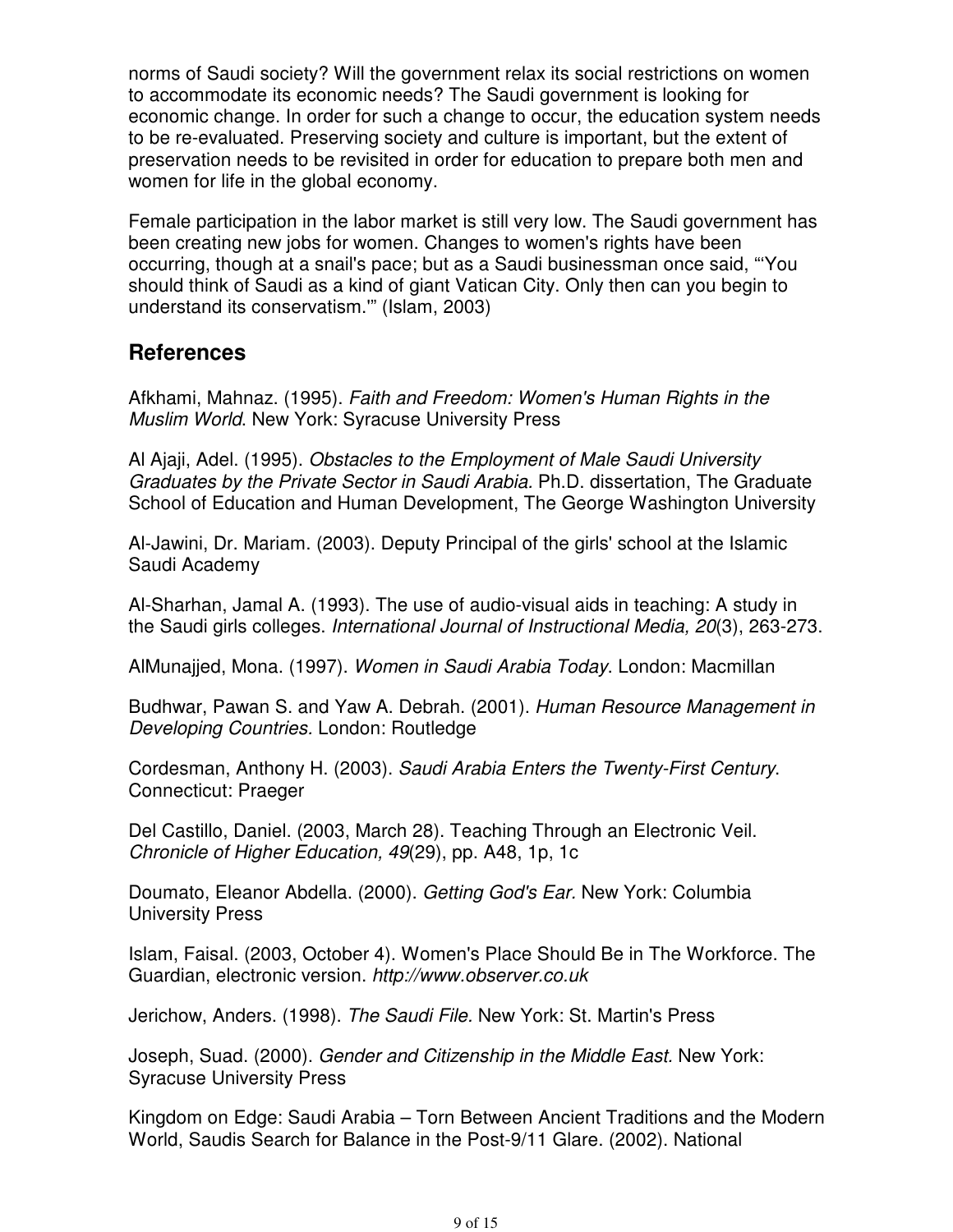Geographic Web Site:

http://magma.nationalgeographic.com/ngm/0310/feature1/index.html

Lee, Valerie E. and Marlaine E. Lockheed, 1990. The Effects of Single-Sex Schooling on Achievement and Attitudes in Nigeria. Comparative Education Review, 34(2) 209-232.

Looney, Robert (2004, March). Development Strategies for Saudi Arabia: Escaping the Rentier State Syndrome. Strategic Insights, 3(3). http://www.ccc.nps.navy.mil/si/

Mackey, Sandra. (2002). The Saudis: Inside the Desert Kingdom. New York: W.W. Norton & Company

Nakshabandi, Abdussalam A. (1993). Videoconferencing; King Saud University (Saudi Arabia). International Journal of Instructional Media, 20(2), 127-136.

Pressures in Saudi Arabia. (2000). Center for International Higher Education. Boston College. http://www.bc.edu/bc\_org/avp/soe/cihe/newsletter/News20/text13.htm

Rawaf, Haya Saad Al; Simmons, Cyril. (1991). The education of women in Saudi Arabia. Comparative Education, 27(3), 287-295.

Sabbagh, Suha. (1996). Arab Women: Between Defiance and Restraint. New York: Olive Branch Press

Saudi Arabia Scales Back on Foreigners. (2003). http://www.itp.net/features/104693323568493.htm

The Saudi Arabian Information Resource. (2003). http://www.saudinf.com/main/c6n.htm

Viviano, Frank. (2003, October). Kingdom on Edge: Saudi Arabia – Torn Between Ancient Traditions and the Modern World, Saudis Search for Balance in the Post-9/11 Glare. National Geographic, p2-41

Yamami, Mai. (1996). Feminism and Islam: Legal and Literary Perspectives. New York: New York University Press

## **About the Author**

## **Roula Baki**

The Graduate School of Education and Human Development The George Washington University 2134 G Street, NW Washington, DC 20052, USA

Email: rbaki@gwu.edu

**Roula Baki** is a graduate student at The George Washington University's Graduate School of Education and Human Development studying International Education. Her two focus areas are the Middle East/North Africa (MENA) region, and gender issues. Ms. Baki has lived in Lebanon, Dubai, and France, prior to living in the United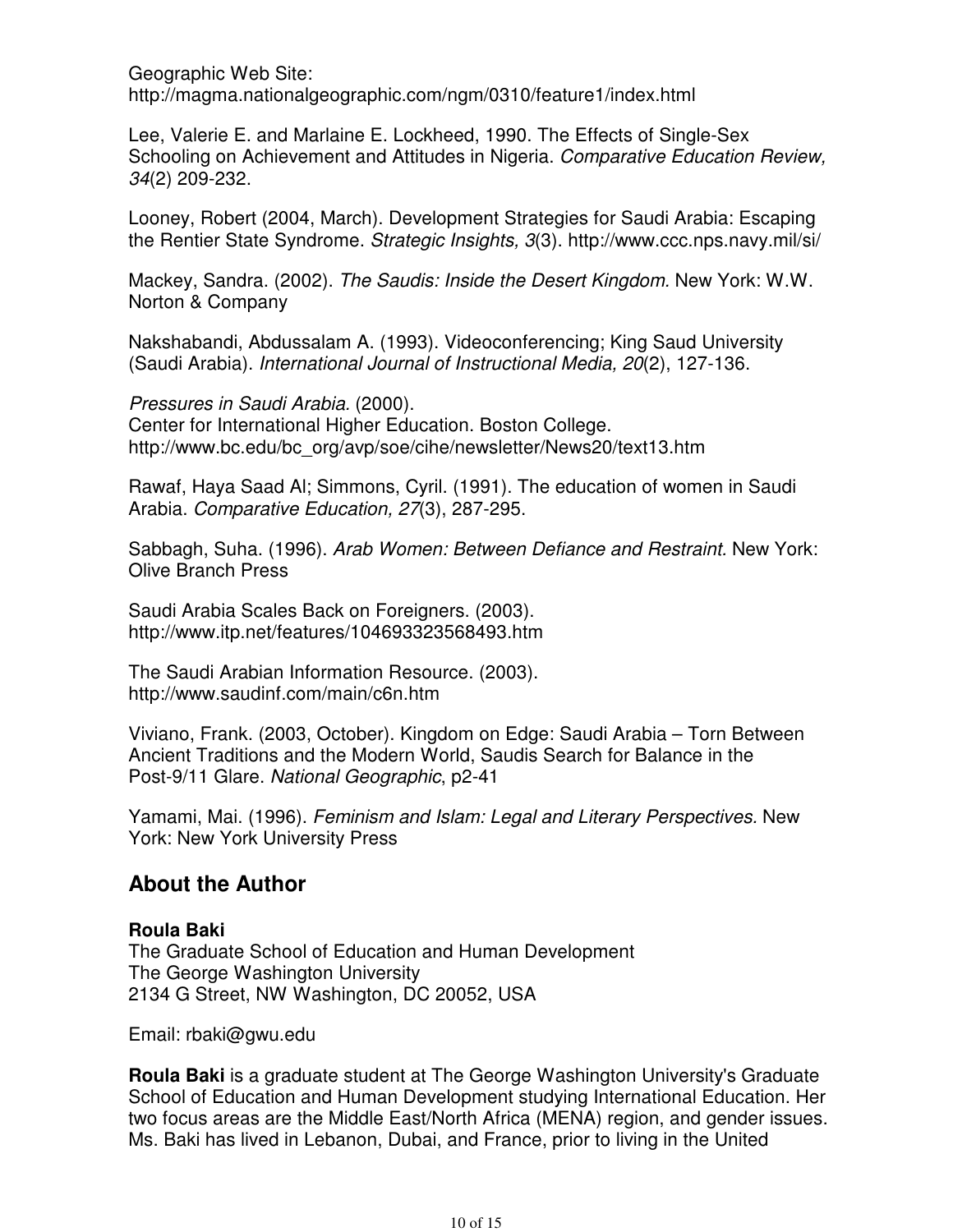The World Wide Web address for the Education Policy Analysis Archives is **epaa.asu.edu**

#### **Editor: Gene V Glass, Arizona State University**

#### **Production Assistant: Chris Murrell, Arizona State University**

General questions about appropriateness of topics or particular articles may be addressed to the Editor, Gene V Glass, glass@asu.edu or reach him at College of Education, Arizona State University, Tempe, AZ 85287-2411. The Commentary Editor is Casey D. Cobb: casey.cobb@unh.edu.

## **EPAA Editorial Board**

Michael W. Apple University of Wisconsin

Greg Camilli Rutgers University

Sherman Dorn University of South Florida

Gustavo E. Fischman Arizona State Univeristy

Thomas F. Green Syracuse University

Craig B. Howley Appalachia Educational Laboratory

Patricia Fey Jarvis Seattle, Washington

Benjamin Levin University of Manitoba

Les McLean University of Toronto

Michele Moses Arizona State University

Anthony G. Rud Jr. Purdue University

Michael Scriven University of Auckland

Robert E. Stake University of Illinois—UC David C. Berliner Arizona State University

Linda Darling-Hammond Stanford University

Mark E. Fetler California Commission on Teacher Credentialing

Richard Garlikov Birmingham, Alabama

Aimee Howley Ohio University

William Hunter University of Ontario Institute of **Technology** 

Daniel Kallós Umeå University

Thomas Mauhs-Pugh Green Mountain College

Heinrich Mintrop University of California, Los Angeles

Gary Orfield Harvard University

Jay Paredes Scribner University of Missouri

Lorrie A. Shepard University of Colorado, Boulder

Kevin Welner University of Colorado, Boulder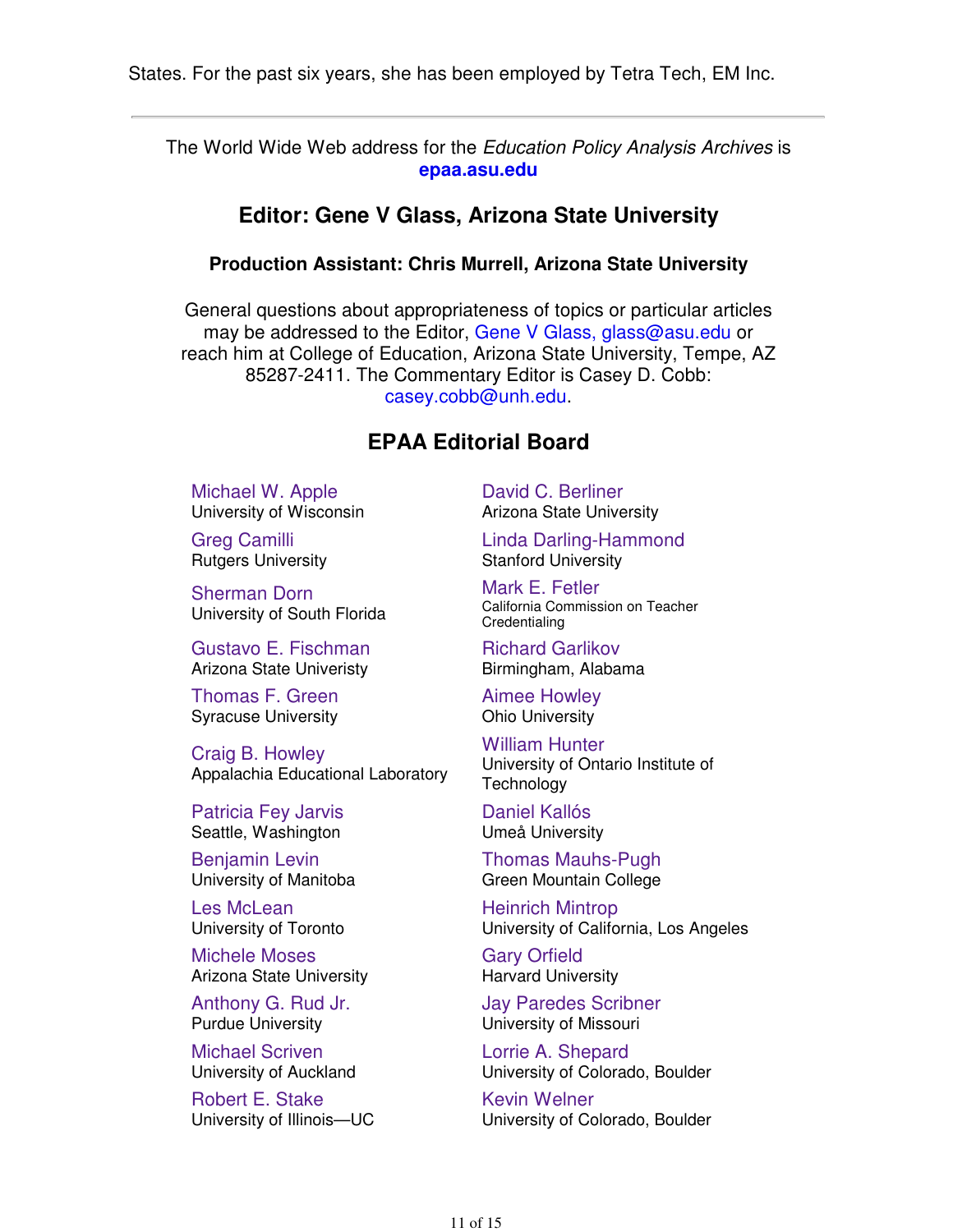John Willinsky University of British Columbia

#### **EPAA Spanish & Portuguese Language Editorial Board**

#### **Associate Editors**

#### **Gustavo E. Fischman**

**Arizona State University**

#### **&**

#### **Pablo Gentili**

**Laboratório de Políticas Públicas Universidade do Estado do Rio de Janeiro**

**Founding Associate Editor for Spanish Language (1998—2003) Roberto Rodríguez Gómez Universidad Nacional Autónoma de México**

#### **Argentina**

- Alejandra Birgin Ministerio de Educación, Argentina Email: abirgin@me.gov.ar
- Mónica Pini Universidad Nacional de San Martin, Argentina Email: mopinos@hotmail.com,
- Mariano Narodowski Universidad Torcuato Di Tella, Argentina Email:
- Daniel Suarez Laboratorio de Politicas Publicas-Universidad de Buenos Aires, Argentina
	- Email: daniel@lpp-buenosaires.net
- Marcela Mollis (1998—2003) Universidad de Buenos Aires

#### **Brasil**

Gaudêncio Frigotto Professor da Faculdade de Educação e do Programa de Pós-Graduação em Educação da Universidade Federal Fluminense, Brasil

Email: gfrigotto@globo.com

- Vanilda Paiva Email:vppaiva@terra.com.br
- Lilian do Valle Universidade Estadual do Rio de Janeiro, Brasil Email: lvalle@infolink.com.br
- Romualdo Portella do Oliveira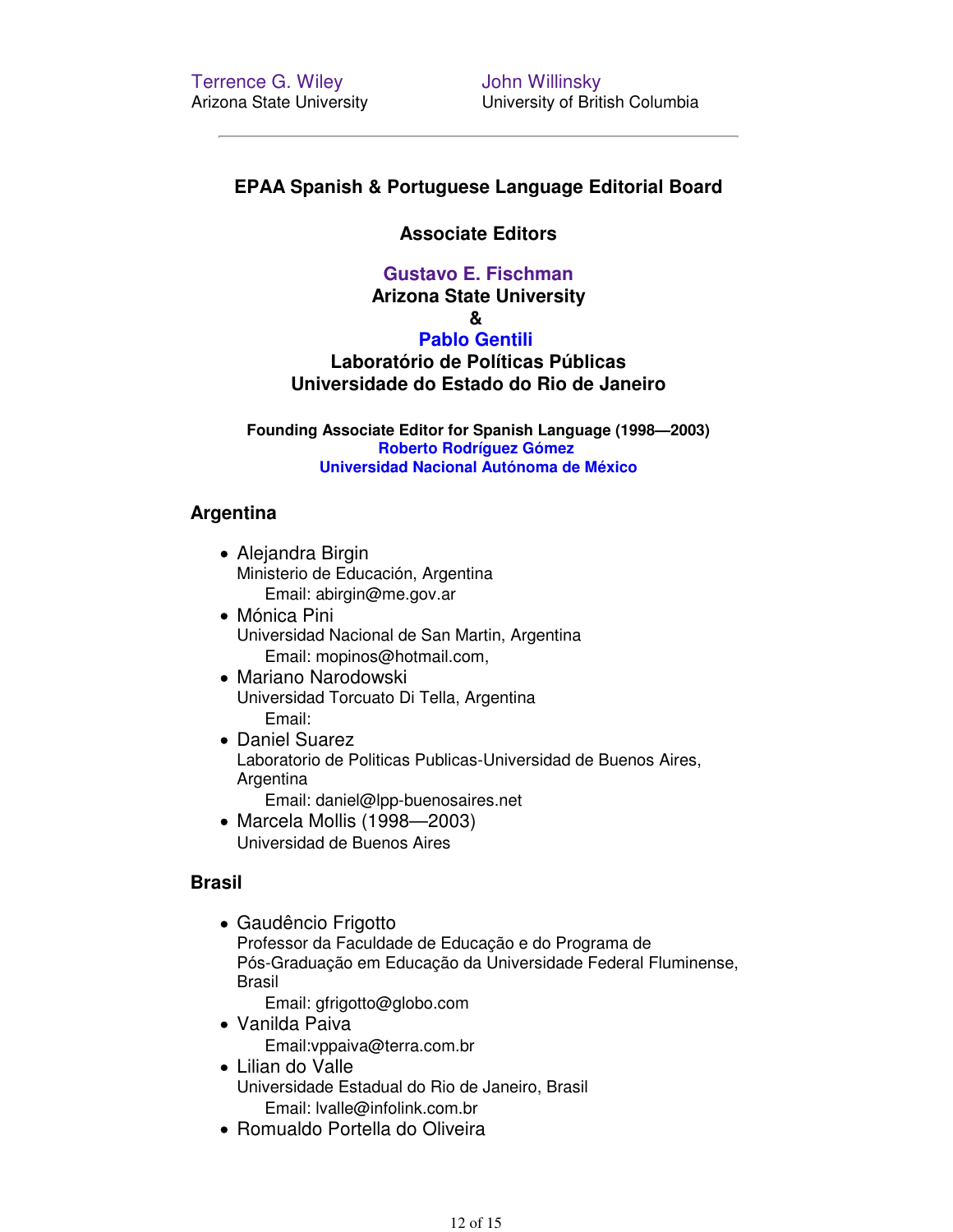Universidade de São Paulo, Brasil Email: romualdo@usp.br

- Roberto Leher Universidade Estadual do Rio de Janeiro, Brasil Email: rleher@uol.com.br
- Dalila Andrade de Oliveira Universidade Federal de Minas Gerais, Belo Horizonte, Brasil Email: dalila@fae.ufmg.br
- Nilma Limo Gomes Universidade Federal de Minas Gerais, Belo Horizonte Email: nilmagomes@uol.com.br
- Iolanda de Oliveira Faculdade de Educação da Universidade Federal Fluminense, Brasil Email: iolanda.eustaquio@globo.com
- Walter Kohan Universidade Estadual do Rio de Janeiro, Brasil Email: walterko@uol.com.br
- María Beatriz Luce (1998—2003) Universidad Federal de Rio Grande do Sul-UFRGS
- Simon Schwartzman (1998—2003) American Institutes for Resesarch–Brazil

#### **Canadá**

Daniel Schugurensky Ontario Institute for Studies in Education, University of Toronto, Canada Email: dschugurensky@oise.utoronto.ca

## **Chile**

- Claudio Almonacid Avila Universidad Metropolitana de Ciencias de la Educación, Chile Email: caa@rdc.cl
- María Loreto Egaña Programa Interdisciplinario de Investigación en Educación (PIIE), Chile Email: legana@academia.cl

## **España**

- José Gimeno Sacristán Catedratico en el Departamento de Didáctica y Organización Escolar de la Universidad de Valencia, España Email: Jose.Gimeno@uv.es
- Mariano Fernández Enguita Catedrático de Sociología en la Universidad de Salamanca. España Email: enguita@usal.es
- Miguel Pereira Catedratico Universidad de Granada, España Email: mpereyra@aulae.es
- Jurio Torres Santomé Universidad de A Coruña Email: jurjo@udc.es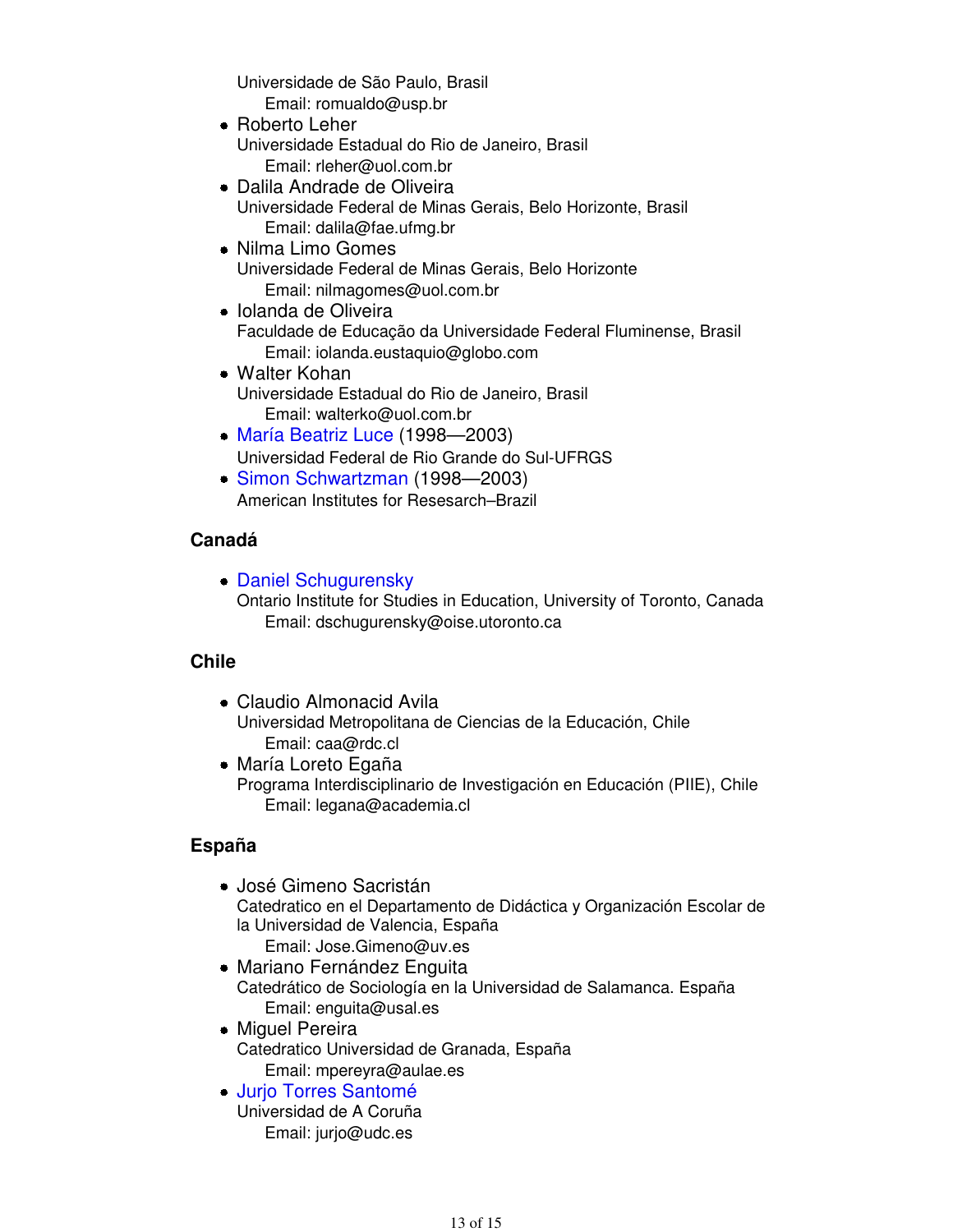- Angel Ignacio Pérez Gómez Universidad de Málaga Email: aiperez@uma.es
- J. Félix Angulo Rasco (1998—2003) Universidad de Cádiz
- José Contreras Domingo (1998—2003) Universitat de Barcelona

#### **México**

- Hugo Aboites Universidad Autónoma Metropolitana-Xochimilco, México Email: aavh4435@cueyatl.uam.mx
- Susan Street Centro de Investigaciones y Estudios Superiores en Antropologia Social Occidente, Guadalajara, México Email: slsn@mail.udg.mx
- Adrián Acosta Universidad de Guadalajara Email: adrianacosta@compuserve.com
- Teresa Bracho

Centro de Investigación y Docencia Económica-CIDE Email: bracho dis1.cide.mx

- Alejandro Canales Universidad Nacional Autónoma de México Email: canalesa@servidor.unam.mx
- Rollin Kent Universidad Autónoma de Puebla. Puebla, México Email: rkent@puebla.megared.net.mx
- Javier Mendoza Rojas (1998—2003) Universidad Nacional Autónoma de México
- Humberto Muñoz García (1998—2003) Universidad Nacional Autónoma de México

#### **Perú**

- Sigfredo Chiroque Instituto de Pedagogía Popular, Perú Email: pedagogia@chavin.rcp.net.pe
- Grover Pango Coordinador General del Foro Latinoamericano de Políticas Educativas, Perú

Email: grover-eduforo@terra.com.pe

## **Portugal**

Antonio Teodoro Director da Licenciatura de Ciências da Educação e do Mestrado Universidade Lusófona de Humanidades e Tecnologias, Lisboa, Portugal

Email: a.teodoro@netvisao.pt

**USA**